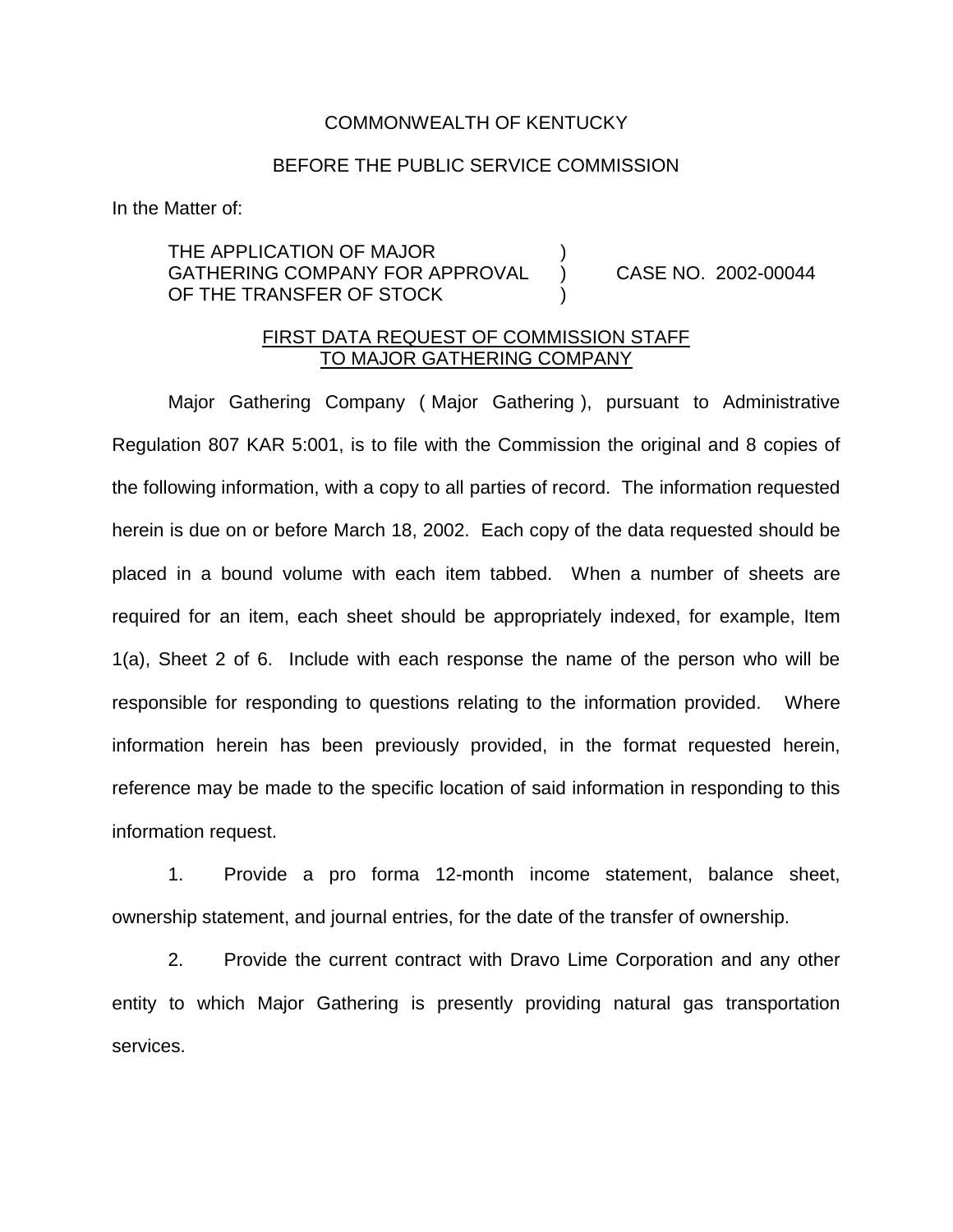3. Provide the percent of pipeline capacity now being used for current contract(s) and a detailed forecast of pipeline capacity for the next five years.

4. Provide a complete schedule of all transportation fees charged.

5. Provide an operations and maintenance budget for the existing pipeline and any plans to obtain new connections to existing pipelines.

6. Provide the name, address and telephone number of the operator of the pipeline and facilities.

7. Provide the amount of actual gas sales for 1996-2001.

8. Provide the latest inspection report on the pipeline and the results of the latest leak survey conducted on the pipeline.

9. Ordering Paragraph 1 of the Commission s Order of November 12, 1990 in Case No. 90-241 approved the transfer of assets of Shawnee Pipeline to Major Gathering. A Nunc Pro Tunc Order entered by the Commission on January 4, 1991 corrected Ordering Paragraph 1 of the November 12, 1990 Order to state the approval of the transfer of assets of Shawnee Pipeline to Shawnee Joint Venture. Shawnee Joint Venture was at that time comprised of Major Gathering, Daset Mining Corporation, CFC-Shawnee, Inc., John H. Odinga, Frank F. Ross, Frank J. Ross, Rush Petroleum, Inc., and William E. Paterson.

a. State whether this Joint Venture is still in existence.

b. If the response to 9(a) above is affirmative, provide the names of all persons and entities that are presently parties to this Joint Venture and their respective ownership interest in the pipeline.

-2-